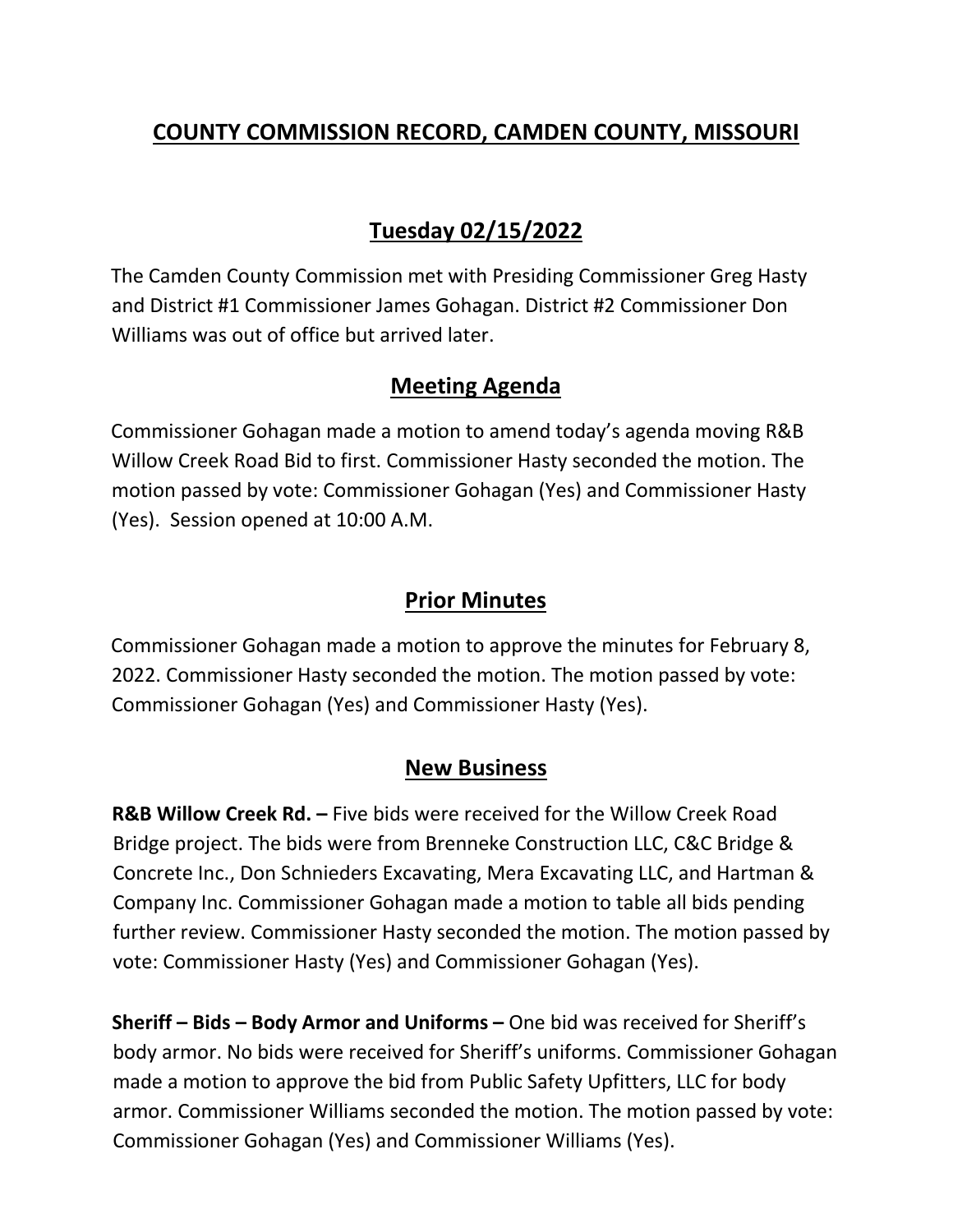**January Tax Abatements -** Commissioner Gohagan made a motion to ratify the tax abatements for January tentatively approved previously by a commissioner. Commissioner Williams seconded the motion. The motion passed by vote: Commissioner Williams (Yes) and Commissioner Gohagan (Yes).

**EMA – Bid Acceptance –** Commissioner Williams, at the recommendation of the EMA Director, made a motion to accept the bid from Hyper Reach for Camden County's mass notification system. Commissioner Gohagan seconded the motion. The motion passed by vote: Commissioner Williams (Yes) and Commissioner Gohagan (Yes).

**Road & Bridge Spring Bids –** The following bids were received:

Roadway Signs, Cones, and Barricades

Vulcan, Inc.

Newman Signs

Commissioner Williams made a motion to table the bids for roadway signs, cones, and barricades. Commissioner Gohagan seconded the motion. The motion passed by vote: Commissioner Gohagan (Yes) and Commissioner Williams (Yes).

Ready Mix Concrete

Ozark Ready Mix

Scott's Concrete

Commissioner Williams made a motion to table the bids for Ready Mix Concrete. Commissioner Gohagan seconded the motion. The motion passed by vote: Commissioner Gohagan (Yes) and Commissioner Williams (Yes).

Tires Purcell Tire T&W Tire McKnight Tire & Auto Center Jim's Tire Service Pomp's Tire Goodyear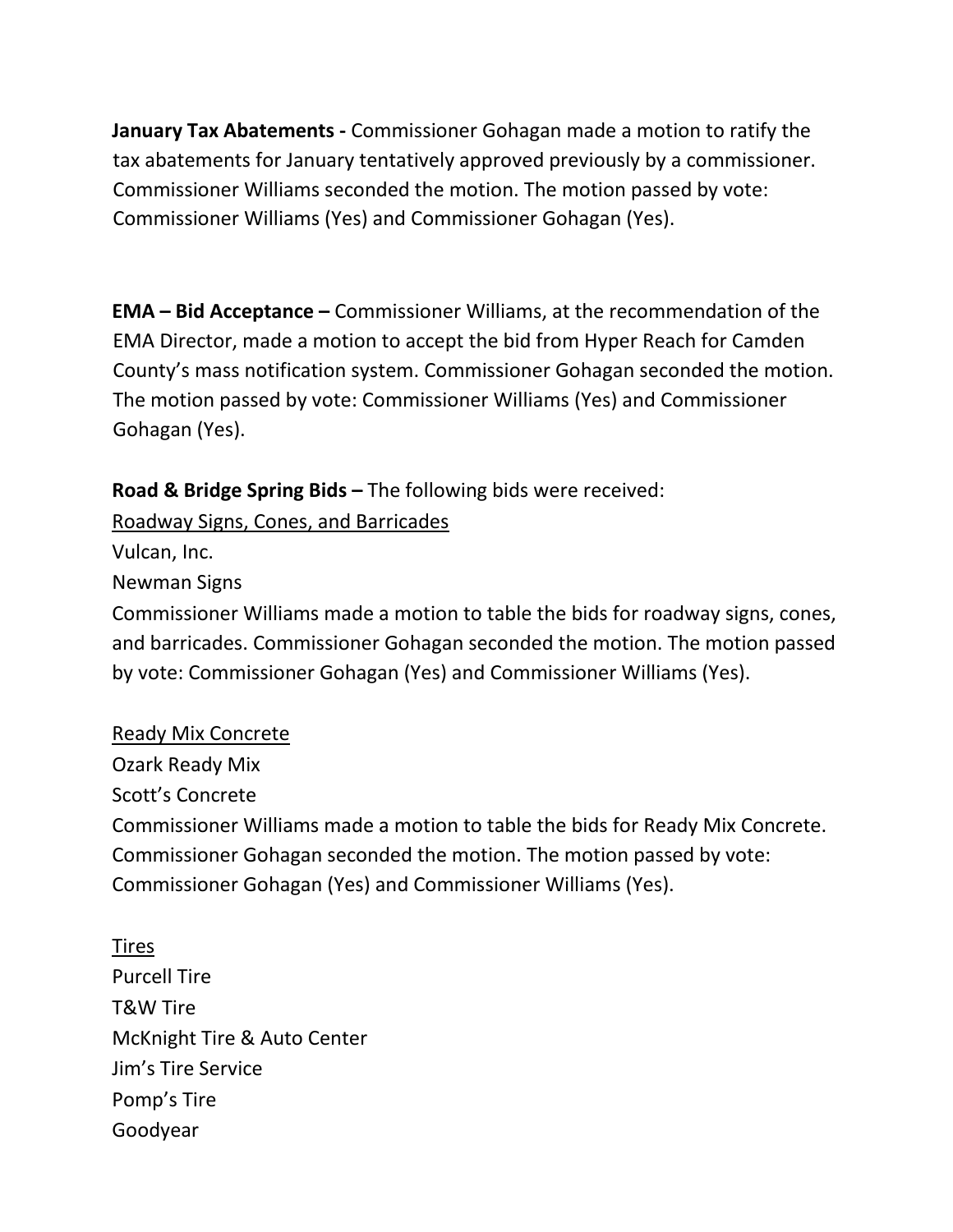Commissioner Williams made a motion to table the bid for tires pending further review. Commissioner Gohagan seconded the motion. The motion passed by vote: Commissioner Gohagan (Yes) and Commissioner Williams (Yes).

# Liquid Asphalt

Heartland Asphalt Materials, Inc.

Missouri Petroleum Products Co. LLC

Coastal Energy Corp.

Commissioner Williams made a motion to table the bid for liquid asphalt pending further review. Commissioner Gohagan seconded the motion. The motion passed by vote: Commissioner Gohagan (Yes) and Commissioner Williams (Yes).

## Asphaltic Concrete Supply

Capital Materials LLC

N. B. West Contracting Company, Inc.

Commissioner Williams made a motion to table the bid for asphaltic concrete pending further review. Commissioner Hasty seconded the motion. The motion passed by vote: Commissioner Hasty (Yes) and Commissioner Williams (Yes).

## Grader and Snow Plow Blades

Valk Mfg. Co. Bus Andrews Truck Equipment Martin Equipment Heavyquip

Commissioner Williams made a motion to table the bid for grader and snow plow blades pending further review. Commissioner Hasty seconded the motion. The motion passed by vote: Commissioner Hasty (Yes) and Commissioner Williams (Yes).

# Road Paint and Glass Beads Potters Industries, LLC Swarco Industries, LLC Ennis-Flint, Inc.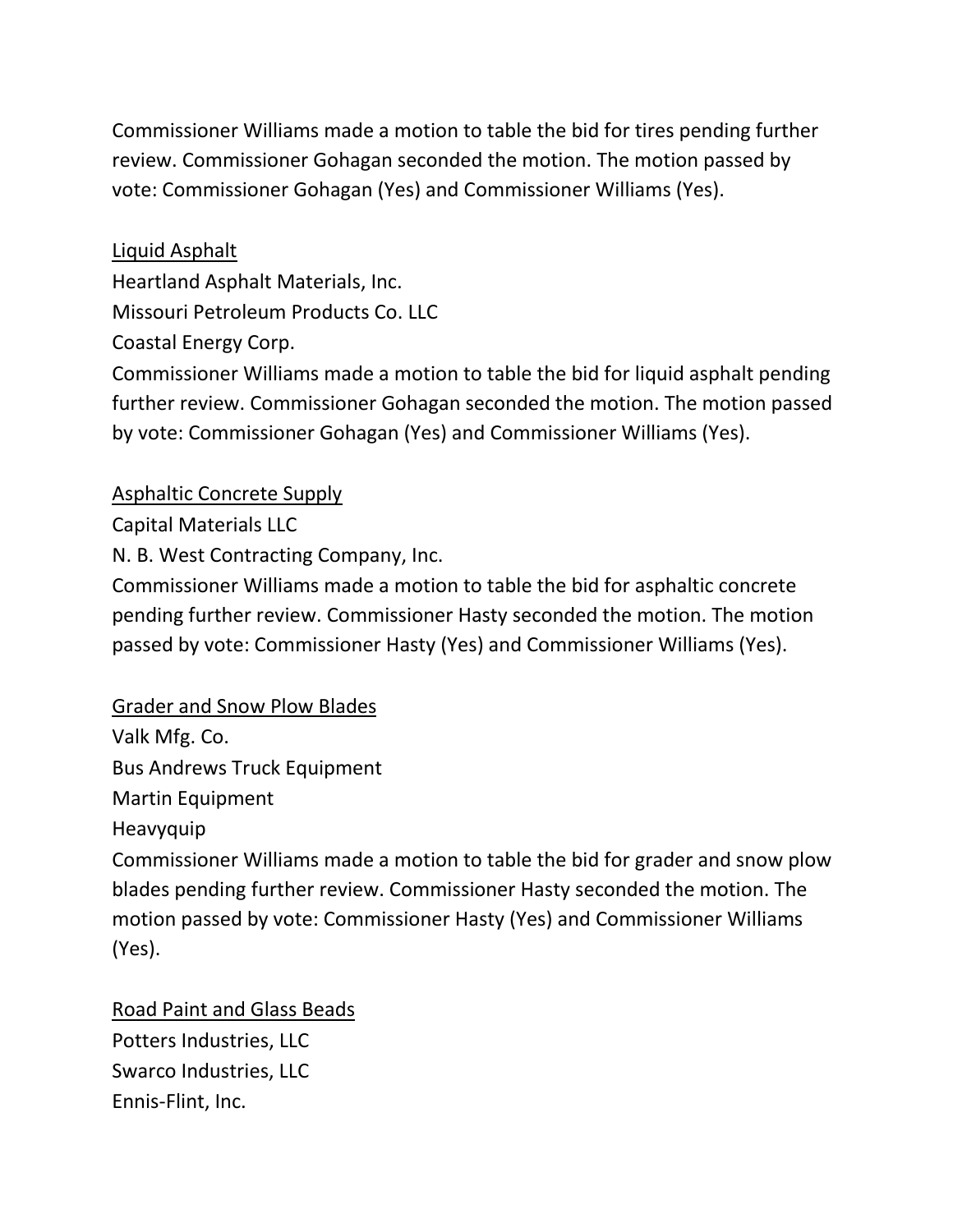Commissioner Gohagan made a motion to table the bid for road paint and glass beads pending further review. Commissioner Hasty seconded the motion. The motion passed by vote: Commissioner Hasty (Yes) and Commissioner Gohagan (Yes).

Engineering and Surveying RFQ Darren Krehbiel Consultants, LLC Howe Company Miller Companies Cochran

Commissioner Gohagan made a motion to table the RFQ for engineering and surveying pending further review. Commissioner Williams seconded the motion. The motion passed by vote: Commissioner Williams (Yes) and Commissioner Gohagan (Yes).

### Oil and Fluids

Champion Brands

At the recommendation of the Road and Bridge Administrator, Commissioner Williams made a motion to accept the bid from Champion Brands for oil and fluids. Commissioner Gohagan seconded the motion. The motion passed by vote: Commissioner Gohagan (Yes) and Commissioner Williams (Yes).

### **Batteries**

O'Reilly Automotive

Ellis Battery

Commissioner Williams made a motion to table the bid for batteries pending further review. Commissioner Gohagan seconded the motion. The motion passed by vote: Commissioner Gohagan (Yes) and Commissioner Williams (Yes).

### Vehicle and Equipment Filters

O'Reilly Automotive

At the recommendation of the Road and Bridge Administrator, Commissioner Williams made a motion to accept the bid from O'Reilly Automotive for vehicle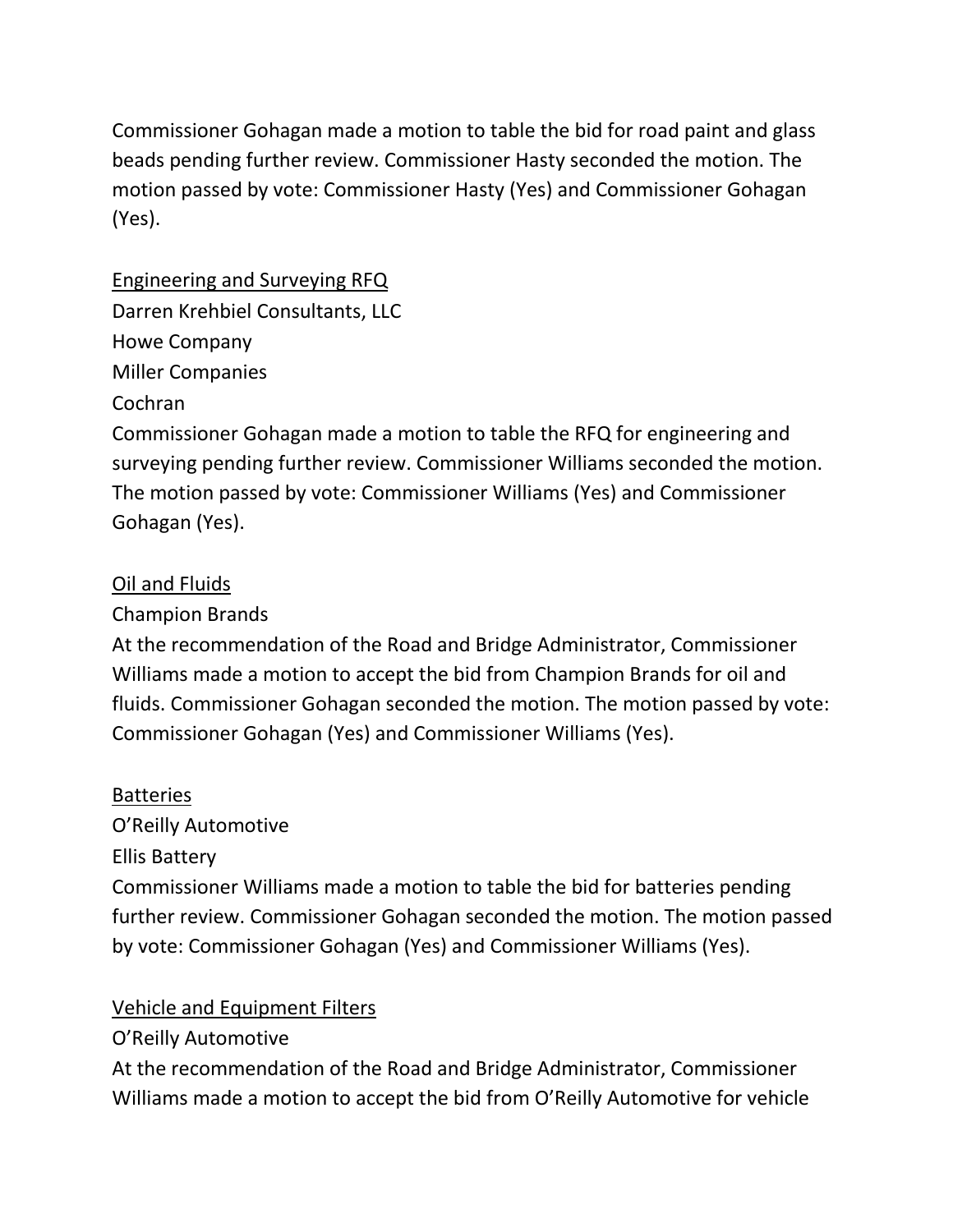and equipment filters. Commissioner Gohagan seconded the motion. The motion passed by vote: Commissioner Gohagan (Yes) and Commissioner Williams (Yes).

#### Corrugated Polyethylene Pipe

Viebrock Sales & Service, LLC Harry Cooper Supply Commissioner Williams made a motion to table the bid for corrugated polyethylene pipe pending further review. Commissioner Gohagan seconded the motion. The motion passed by vote: Commissioner Gohagan (Yes) and Commissioner Williams (Yes).

#### Corrugated Metal Pipe

Viebrock Sales & Service, LLC

Metal Culverts, Inc.

Commissioner Williams made a motion to table the bid for corrugated metal pipe pending further review. Commissioner Gohagan seconded the motion. The motion passed by vote: Commissioner Gohagan (Yes) and Commissioner Williams (Yes).

### Quarry Rock, Sand, and Gravel

Capital Materials Willard Quarries, Inc. Nemo Quarry Mcgruder Limestone Company, Inc. Scott's Concrete At the recommendation of the Road and Bridge Administrator, Commissioner Williams made a motion to accept the bid from Scott's Concrete for pea gravel. Commissioner Gohagan seconded the motion. The motion passed by vote: Commissioner Gohagan (Yes) and Commissioner Williams (Yes). Commissioner Williams made a motion to table all other bids for quarry rock, sand, and gravel pending further review. Commissioner Gohagan seconded the motion. The motion passed by vote: Commissioner Gohagan (Yes) and Commissioner Williams (Yes).